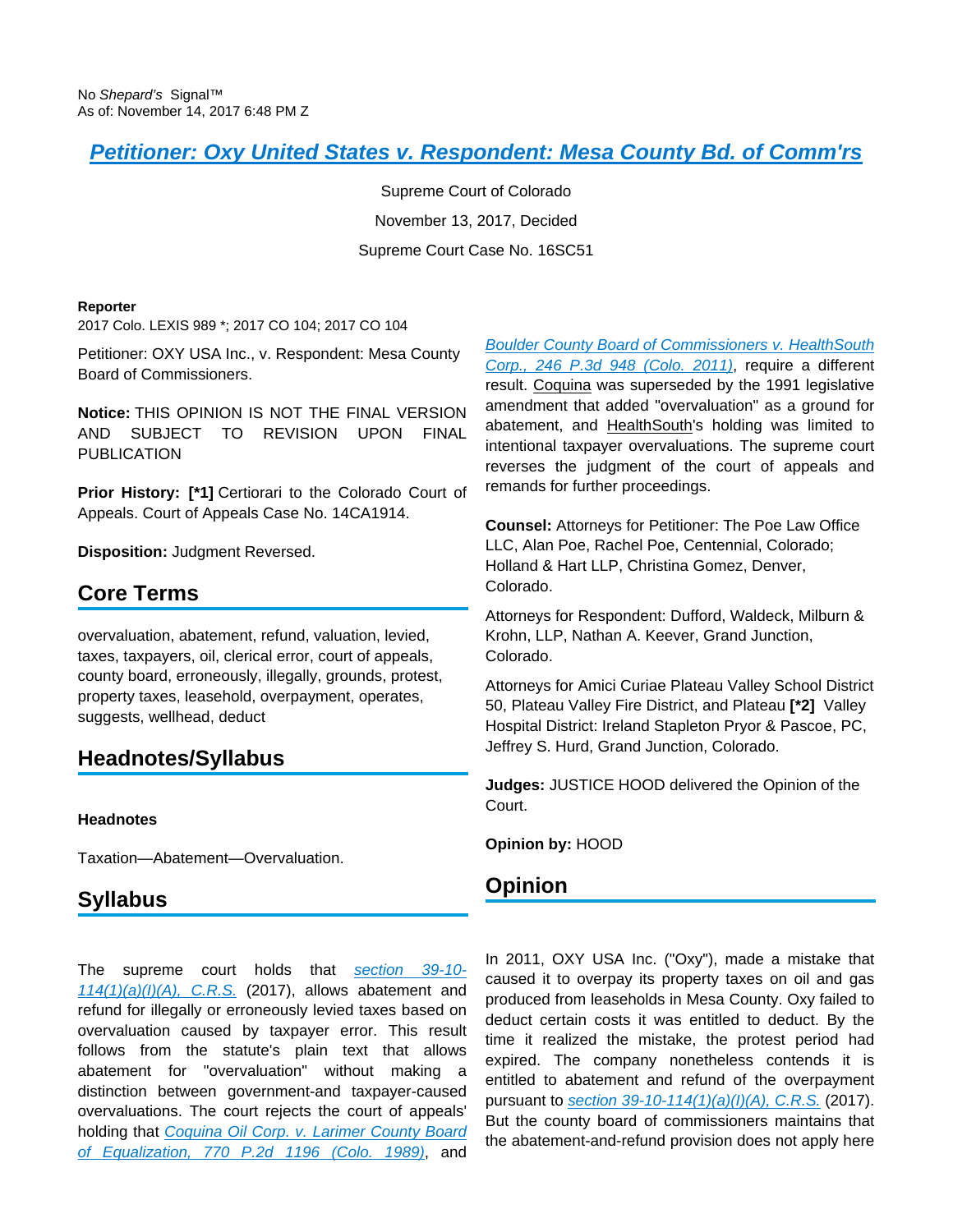because Oxy was the sole source of the error.

Section  $39-10-114(1)(a)(I)/A$  requires, with some exceptions inapplicable here, a county board of commissioners to abate and refund property taxes that have been "levied erroneously or illegally, whether due to erroneous valuation for assessment, irregularity in levying, clerical error, or overvaluation." Relying on our precedent, the court of appeals held that Oxy can't receive abatement and refund for overpayment due to its own mistake. The question for us is whether that precedent controls here. We conclude it does not. **[\*3]** 

We hold that section  $39-10-114(1)(a)(I)/A$  gives taxpayers the right to seek abatement and refund for erroneously or illegally levied taxes resulting from overvaluation caused solely by taxpayer mistake. We therefore conclude that Oxy is entitled to abatement and refund for its overpayment of taxes in the tax year at issue here. Accordingly, we reverse the judgment of the court of appeals and remand for further proceedings consistent with this opinion.

#### **I. Facts and Procedural History**

Oxy operates oil and gas leaseholds in Mesa County, Colorado. Colorado oil and gas deposits are treated as estates in real property. Clevinger v. Cont'l Oil Co., 369 [P.2d 550, 551 \(Colo. 1962\)](https://advance.lexis.com/api/document?collection=cases&id=urn:contentItem:3RRM-WWC0-0040-00VG-00000-00&context=). The owners often lease these estates to companies with the resources to develop them. Oxy is one such company.

Like all other oil and gas leasehold operators in Colorado, Oxy is required by statute to file an annual statement containing information about the amount of oil or gas sold or transported from each of its wellheads, as well as the selling price of oil or gas at the wellhead. § 39-7-101(1)(c), (d), C.R.S. (2017). The statute defines "selling price at the wellhead" as the net taxable revenue realized by the taxpayer for the sale of oil or gas.  $\frac{6}{9}$  39-7-101(1)(d). Net taxable revenue is equal to gross lease revenue minus deductions **[\*4]** for costs incurred in gathering, transporting, manufacturing, and processing the oil or gas. Id. The operator's annual statement is used by the county assessor to value the operator's leasehold for property tax assessment. [§ 39-](https://advance.lexis.com/api/document?collection=statutes-legislation&id=urn:contentItem:5PC1-8680-004D-10RK-00000-00&context=)  $7-102(1)$ , C.R.S. (2017). Leaseholds are valued at an amount equal to 87.5% of the "selling price of the oil or gas sold from each wellhead." Id.

After filing its operator statement in 2012, Oxy discovered that it had failed to deduct certain allowable costs when preparing its statements for tax years 2011 and 2012. Without those deductions, Oxy over-reported the selling price of its gas at the wellhead for those years. This led Oxy to overvalue its leasehold and thereby overpay its taxes. This is undisputed.

When Oxy discovered its error, it filed revised operator statements and petitioned for abatement under section  $39-10-114(1)(a)(I)(A)$ , which allows the abatement and refund of property taxes erroneously or illegally levied "due to erroneous valuation for assessment, irregularity in levying, clerical error, or overvaluation." Oxy sought abatement for tax years 2011 and 2012, but only the tax-year-2011 petition is at issue here.

The Mesa County Board of Commissioners ("County Board") denied Oxy's petition, ruling **[\*5]** that it did not satisfy any of section  $39-10-114(1)(a)(1)(A)$ 's enumerated grounds for abatement.

The Board of Assessment Appeals ("BAA") reversed the County Board. The BAA concluded that due to Oxy's error on its operator statement, the tax-year-2011 valuation of its property was incorrect. Accordingly, the BAA determined that Oxy was entitled to abatement and refund for that year.

The court of appeals reversed the BAA decision, concluding that because Oxy was at fault for the error in this case, Oxy could not seek abatement on any of the grounds listed in section  $39-10-114(1)(a)(l)(A)$ .

We granted Oxy's petition for a writ of certiorari.<sup>1</sup>

#### **II. Standard of Review**

This case presents a question of statutory interpretation, which this court considers de novo. Boulder Cty. Bd. of [Comm'rs v. HealthSouth Corp., 246 P.3d 948, 951](https://advance.lexis.com/api/document?collection=cases&id=urn:contentItem:522S-JWW1-652G-H004-00000-00&context=)  [\(Colo. 2011\)](https://advance.lexis.com/api/document?collection=cases&id=urn:contentItem:522S-JWW1-652G-H004-00000-00&context=).

<sup>&</sup>lt;sup>1</sup> We granted certiorari to consider the following issue:

Whether the court of appeals erred in holding that section  $39-10-114(1)(a)(I)(A), C.R.S.$  (2015), which provides for abatements and refunds of property taxes that "have been levied erroneously or illegally, whether due to erroneous valuation for assessment, . . . clerical error, or overvaluation," does not apply to an overvaluation of oil and gas properties resulting from an inadvertent error in declaration schedules filed by the operator of the properties.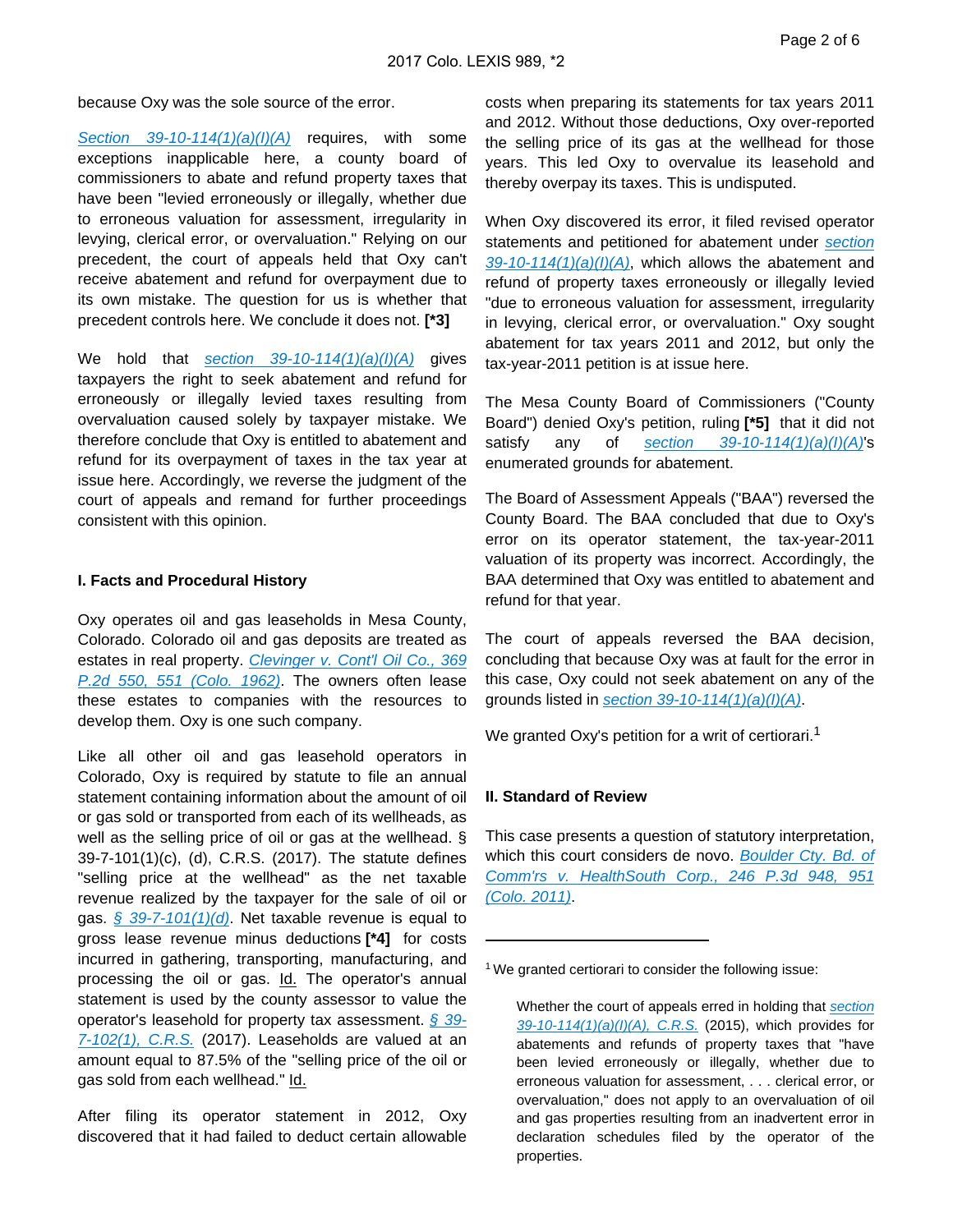#### **III. Analysis**

[Section 39-10-114\(1\)\(a\)\(I\)\(A\)](https://advance.lexis.com/api/document?collection=statutes-legislation&id=urn:contentItem:5PC1-8680-004D-10T8-00000-00&context=) requires the abatement and refund of property taxes levied erroneously **[\*6]** or illegally due to "erroneous valuation for assessment, irregularity in levying, clerical error, or overvaluation."<sup>2</sup>

Oxy suggests that if it satisfies one of the listed grounds for abatement, it will necessarily have shown that any resulting excessive tax was "levied erroneously or illegally" for purposes of **[section 39-10-114](https://advance.lexis.com/api/document?collection=statutes-legislation&id=urn:contentItem:5PC1-8680-004D-10T8-00000-00&context=).**<sup>3</sup> Because the County Board does not appear to dispute that point, we will assume, without deciding, that it is correct.

Oxy invokes three of the four grounds enumerated in the statute: erroneous valuation for assessment, clerical error, and overvaluation. The court of appeals concluded, and the County Board argues here, that none of these grounds for abatement applies because Oxy alone made the error leading to overpayment. Thus, we consider whether section  $39-10-114(1)(a)(I)(A)$ permits abatement for an error caused solely by the taxpayer. Because we resolve this dispute based on overvaluation, we do not address Oxy's alternate arguments.

#### **A. Statutory Interpretation Standards**

When construing a statute, our primary task is to ascertain and give effect to legislative intent. Prop. Tax [Adm'r v. Prod. Geophysical Servs., Inc., 860 P.2d 514,](https://advance.lexis.com/api/document?collection=cases&id=urn:contentItem:3RX4-0850-003D-94FW-00000-00&context=)  [517 \(Colo. 1993\)](https://advance.lexis.com/api/document?collection=cases&id=urn:contentItem:3RX4-0850-003D-94FW-00000-00&context=). We begin with the plain language of the statute, giving words and phrases their commonly accepted and understood meanings. Id. If the meaning **[\*7]** of the statute is clear from the language alone, our analysis is complete, and we apply the statute as written. See Jefferson Cty. Bd. of Equalization [v. Gerganoff, 241 P.3d 932, 935 \(Colo. 2010\)](https://advance.lexis.com/api/document?collection=cases&id=urn:contentItem:51DW-1VH1-652G-H002-00000-00&context=). However,

if the statute is ambiguous, we may employ aids to construction to help determine legislative intent. Id. For example, we may consider the object sought to be attained by the statute, the circumstances under which the statute was enacted, the legislative history, and the legislative declaration or purpose.  $$2-4-203(1), C.R.S.$ (2017).

### **B. The Plain Language Suggests Abatement Is Allowed for Any Overvaluation**

The plain language of section  $39-10-114(1)(a)(I)(A)$ suggests that abatement is allowed for any overvaluation, even when it is caused by taxpayer error. The statute authorizes abatement in cases of overvaluation, and it is silent as to whether the source of the error—be it the assessor or the taxpayer—should affect the availability of abatement based on overvaluation. This silence suggests the source of the error does not matter.

Ordinarily, this would be the end of the analysis, but the court of appeals thought not. It held that our decisions in [Coquina Oil Corp. v. Larimer County Board of](https://advance.lexis.com/api/document?collection=cases&id=urn:contentItem:3RX4-0X10-003D-94FH-00000-00&context=)  [Equalization, 770 P.2d 1196 \(Colo. 1989\)](https://advance.lexis.com/api/document?collection=cases&id=urn:contentItem:3RX4-0X10-003D-94FH-00000-00&context=), and [Boulder](https://advance.lexis.com/api/document?collection=cases&id=urn:contentItem:522S-JWW1-652G-H004-00000-00&context=)  [County Board of Commissioners v. HealthSouth Corp.,](https://advance.lexis.com/api/document?collection=cases&id=urn:contentItem:522S-JWW1-652G-H004-00000-00&context=)  [246 P.3d 948 \(Colo. 2011\)](https://advance.lexis.com/api/document?collection=cases&id=urn:contentItem:522S-JWW1-652G-H004-00000-00&context=), preclude abatement on overvaluation grounds when the overvaluation was due to taxpayer rather than assessor error. We conclude the division's reliance on **[\*8]** these decisions was misplaced.

### **C. Coquina Does Not Change the Plain Meaning of Overvaluation**

We next address whether Coquina's treatment of overvaluation affects the 1991 amendment that added "overvaluation" as a ground for abatement. First, we determine that the amendment superseded Coquina. Second, we observe that the amendment's history reflects legislative intent to take a broader view of overvaluation than did the Coquina court.

### **1. The 1991 Amendment Superseded Coquina's Holding that Taxpayer-caused Overvaluation Could Not Be Abated**

In Coquina, a taxpayer that had erroneously overvalued its leasehold sought abatement of taxes based on "clerical error" under an earlier version of the abatement

<sup>2</sup>In April 2017, the General Assembly made minor amendments to [section 39-10-114\(1\)\(a\)\(I\)\(A\)](https://advance.lexis.com/api/document?collection=statutes-legislation&id=urn:contentItem:5PC1-8680-004D-10T8-00000-00&context=). Ch. 148, sec. 1, [§ 39-10-114](https://advance.lexis.com/api/document?collection=statutes-legislation&id=urn:contentItem:5PC1-8680-004D-10T8-00000-00&context=), 2017 Colo. Sess. Laws 494, 494-95. These amendments do not alter the grounds for abatement and refund, so we do not discuss them further.

<sup>3</sup>Oxy goes further, arguing that all excessive taxes based on erroneous valuation, even for reasons beyond those listed in the statute, are "levied erroneously or illegally" and subject to abatement and refund. Because we conclude that Oxy meets the listed ground of "overvaluation," we do not reach this argument.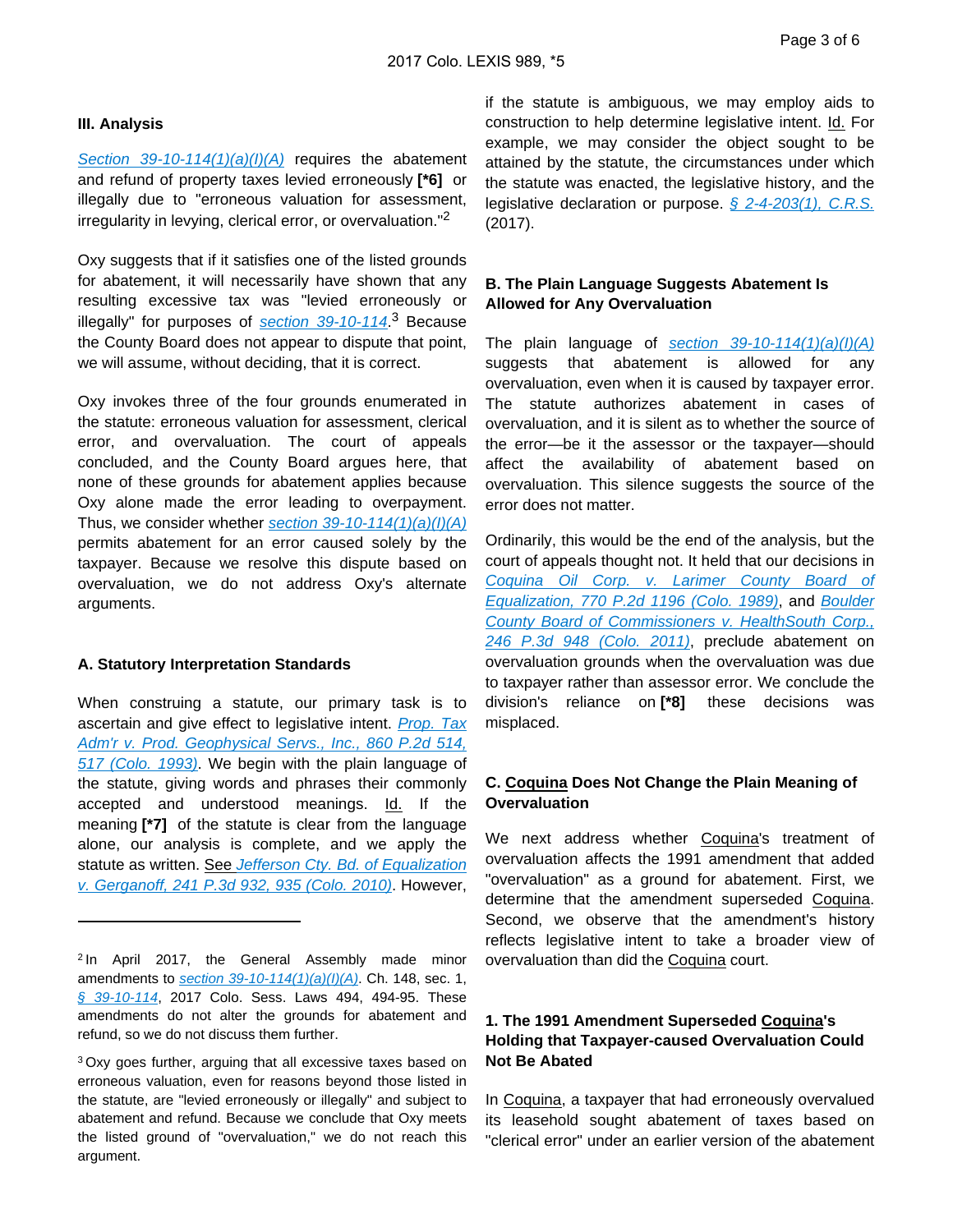statute that did not expressly address overvaluation. [770 P.2d at 1197, 1199](https://advance.lexis.com/api/document?collection=cases&id=urn:contentItem:3RX4-0X10-003D-94FH-00000-00&context=). We considered the meaning of "clerical error," and we noted that the taxpayer had already had and missed one opportunity to correct its error under the protest statute. [Id. at 1197, 1199-1201](https://advance.lexis.com/api/document?collection=cases&id=urn:contentItem:3RX4-0X10-003D-94FH-00000-00&context=). In a 4-3 decision, we concluded "that the phrase 'clerical error' in [section 39-10-114\(1\)\(a\)](https://advance.lexis.com/api/document?collection=statutes-legislation&id=urn:contentItem:5PC1-8680-004D-10T8-00000-00&context=) does not encompass an error made by the taxpayer and relied upon by the tax authority." *[Id. at 1199](https://advance.lexis.com/api/document?collection=cases&id=urn:contentItem:3RX4-0X10-003D-94FH-00000-00&context=)*. We perceived "no substantial injustice" in requiring a taxpayer to check for errors within the protest period after having received a notice of valuation. **[\*9]** [Id. at 1201](https://advance.lexis.com/api/document?collection=cases&id=urn:contentItem:3RX4-0X10-003D-94FH-00000-00&context=).

However, two years after Coquina, the legislature amended the abatement statute to expressly address overvaluation, Ch. 309, sec. 3, [§ 39-10-114\(1\)\(a\)\(I\)\(A\)](https://advance.lexis.com/api/document?collection=statutes-legislation&id=urn:contentItem:5PC1-8680-004D-10T8-00000-00&context=), 1991 Colo. Sess. Laws 1962, 1963; it thereby superseded Coquina's treatment of overvaluation. As we explained above, the plain text of that amendment makes no distinction between taxpayer and assessor errors, and we see no reason to infer that the legislature intended to adopt Coquina's limitation against taxpayer errors.

Although we presume that the legislature operates with knowledge of our precedent, see Pierson v. Black [Canyon Aggregates, Inc., 48 P.3d 1215, 1219 \(Colo.](https://advance.lexis.com/api/document?collection=cases&id=urn:contentItem:45WR-HWT0-0039-40CX-00000-00&context=)  [2002\)](https://advance.lexis.com/api/document?collection=cases&id=urn:contentItem:45WR-HWT0-0039-40CX-00000-00&context=), we would stretch that principle too far to impute Coquina's limitation on an existing ground for abatement (clerical error) into the legislature's addition of a new ground for abatement (overvaluation), see People v. [Swain, 959 P.2d 426, 430-31 \(Colo. 1998\)](https://advance.lexis.com/api/document?collection=cases&id=urn:contentItem:3ST1-W290-0039-42SD-00000-00&context=) ("[T]he legislature is presumed, by virtue of its action in amending a previously construed statute without changing the portion that was construed, to have accepted and ratified the prior judicial construction." (emphasis added)).

And while the court of appeals noted that the heart of Coquina's rationale could extend beyond clerical error to all abatements, Coquina's holding did not extend that far, and we decline to extend it now.

Even were we to assume, **[\*10]** without deciding, that Coquina somehow leaves the amended statute ambiguous, the legislative history suggests that a taxpayer may seek abatement based on overvaluation despite having caused the overvaluation itself. We review that history now.

### **2. Legislative History Indicates Intent to Confer Broad Relief from Overvaluation**

The legislature added overvaluation as a ground for abatement in 1991 in response to the court of appeals' decision in [5050 S. Broadway Corp. v. Arapahoe](https://advance.lexis.com/api/document?collection=cases&id=urn:contentItem:3RX4-2WT0-003D-904X-00000-00&context=)  [County Board of Commissioners, 815 P.2d 966 \(Colo.](https://advance.lexis.com/api/document?collection=cases&id=urn:contentItem:3RX4-2WT0-003D-904X-00000-00&context=)  [App. 1991\)](https://advance.lexis.com/api/document?collection=cases&id=urn:contentItem:3RX4-2WT0-003D-904X-00000-00&context=). In that case, petitioners sought relief from property-valuation increases, but they failed to timely challenge the new valuations through the protest procedure set forth in [section 39-5-122, C.R.S.](https://advance.lexis.com/api/document?collection=statutes-legislation&id=urn:contentItem:5PC1-8680-004D-10P4-00000-00&context=) (2017). 5050 S. Broadway, 815 P.2d at 968. That procedure allows a taxpayer to challenge a county assessor's valuation of property before taxes are levied based on the valuation. See  $\frac{6}{5}$  39-5-122. Having missed the deadline for filing a protest, petitioners in 5050 S. Broadway instead sought to use the abatement-andrefund procedure under section  $39-10-114(1)(a)(I)(A)$ , which becomes relevant after taxes are levied. 815 P.2d [at 968](https://advance.lexis.com/api/document?collection=cases&id=urn:contentItem:3RX4-2WT0-003D-904X-00000-00&context=). The county board and the BAA determined that petitioners were limited to the protest procedure only, and that section  $39-10-114(1)(a)(I)(A)$  did not apply. Id.

On appeal, petitioners argued that [section 39-10-](https://advance.lexis.com/api/document?collection=statutes-legislation&id=urn:contentItem:5PC1-8680-004D-10T8-00000-00&context=)  $114(1)(a)(I)(A)$  did apply, in part because the alleged **[\*11]** error resulted from an overvaluation. [Id. at](https://advance.lexis.com/api/document?collection=cases&id=urn:contentItem:3RX4-2WT0-003D-904X-00000-00&context=)  [969](https://advance.lexis.com/api/document?collection=cases&id=urn:contentItem:3RX4-2WT0-003D-904X-00000-00&context=). However, "overvaluation" was not yet one of the enumerated grounds for abatement. See [§ 39-10-](https://advance.lexis.com/api/document?collection=statutes-legislation&id=urn:contentItem:5PC1-8680-004D-10T8-00000-00&context=)  $114(1)(a)(I)/A$ , C.R.S. (1990). The statute listed only "erroneous valuation for assessment, irregularity in levying, or clerical error." 5050 S. Broadway, 815 P.2d at 969.

Nonetheless, petitioners argued that the General Assembly's 1988 amendment to the statute permitted abatement based on overvaluation. The 1988 amendment added the following sentence to [section 39-](https://advance.lexis.com/api/document?collection=statutes-legislation&id=urn:contentItem:5PC1-8680-004D-10T8-00000-00&context=)  $10-114(1)(a)(l)(A)$ 

No abatement or refund of taxes based upon the ground of errors in valuation shall be made for taxes levied prior to January 1, 1988; except that this provision shall not apply to any valuation which is the subject of an appeal made pursuant to section 39-8-108 which, on the effective date of this sub-subparagraph (A), is pending or upon which a final order or judgment has been issued.

Ch. 268, sec. 24, [§ 39-10-114\(1\)\(a\)\(I\)\(A\)](https://advance.lexis.com/api/document?collection=statutes-legislation&id=urn:contentItem:5PC1-8680-004D-10T8-00000-00&context=), 1988 Colo. Sess. Laws 1276, 1290-91 (emphasis added). Petitioners asserted that the catchall phrase "errors in valuation" "essentially obliterate[d] any distinction between  $\frac{6}{9}$  39-10-114 and  $\frac{6}{9}$  39-5-122 in overvaluation cases and  $\ldots$  permit [ted] taxpayers to proceed under § [39-10-114](https://advance.lexis.com/api/document?collection=statutes-legislation&id=urn:contentItem:5PC1-8680-004D-10T8-00000-00&context=) in virtually all overvaluation cases." 5050 S. Broadway, 815 P.2d at 969.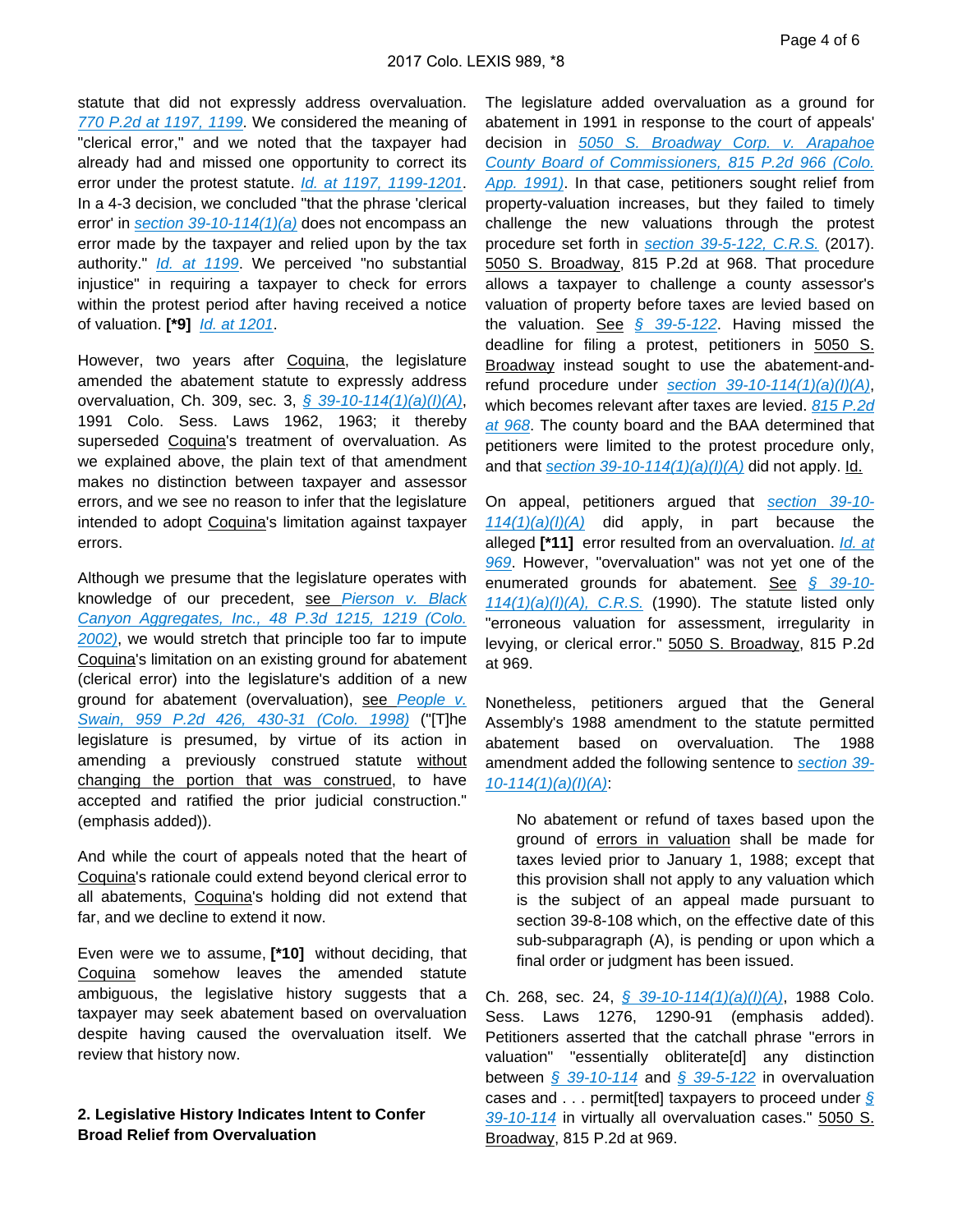The court of appeals disagreed. It **[\*12]** noted that the 1988 amendment did not alter the statutory grounds for abatement and concluded that the amendment simply changed the statute of limitations for abatement claims. [Id. at 970](https://advance.lexis.com/api/document?collection=cases&id=urn:contentItem:3RX4-2WT0-003D-904X-00000-00&context=). The court stated: "In our view, a more definitive statutory clarification was necessary for the General Assembly to effectuate a change in the property tax scheme that would allow an abatement action for essentially all errors in valuation." [Id. at 969-](https://advance.lexis.com/api/document?collection=cases&id=urn:contentItem:3RX4-2WT0-003D-904X-00000-00&context=) [70](https://advance.lexis.com/api/document?collection=cases&id=urn:contentItem:3RX4-2WT0-003D-904X-00000-00&context=).

The General Assembly quickly and directly responded to the court of appeals' invitation for further clarification. It passed Senate Bill 91-231, amending [section 39-10-](https://advance.lexis.com/api/document?collection=statutes-legislation&id=urn:contentItem:5PC1-8680-004D-10T8-00000-00&context=)  $114(1)(a)(I)(A)$  to explicitly add overvaluation as a ground for abatement. Ch. 309, sec. 3,  $\frac{6}{9}$  39-10- $114(1)(a)(I)(A)$ , 1991 Colo. Sess. Laws 1962, 1963.

The legislative declaration accompanying the 1991 amendment is particularly telling: The General Assembly explained that it was enacting the bill "with the intent of clarifying" that the court of appeals' statutory interpretation in 5050 S. Broadway was incorrect and that any taxpayer has "the right to petition for an abatement or refund of property taxes levied erroneously or illegally due to an overvaluation of such taxpayer's property." Ch. 309, sec. 1, 1991 Colo. Sess. Laws 1962, 1962.

The Senate debate before the passage of **[\*13]** the bill confirms this intended meaning—senators explained that the changes were necessary in order to protect taxpayers from overpayment, noting that taxpayers often fail to realize they have overpaid taxes until the protest period has passed. Senate Floor Debate on Second Reading of Senate Bill 91-231, 58th Gen. Assemb., 1st Reg. Sess. (Colo. 1991). One senator called it "just not right" to take taxes for overvalued property in this fashion without affording taxpayers relief. Id.

Two aspects of this history demonstrate a broad legislative change that we construe as abrogating Coquina's taxpayer-error limitation. First, contrary to Coquina's rationale, the legislature considered the protest statute to be an insufficient remedy for overvaluations, at least in some circumstances. Second, although taxpayer error was not directly at issue in 5050 S. Broadway, the legislature's response indicated intent to confer broad relief to taxpayers who paid too much due to overvaluation.

The court of appeals also relied on our decision in HealthSouth as foreclosing abatement. We turn there now.

### **D. HealthSouth Does Not Foreclose Abatement for Taxpayer-caused Overvaluation**

In HealthSouth, the taxpayer, **[\*14]** HealthSouth, filed personal-property declarations reporting fictitious assets. [246 P.3d at 950](https://advance.lexis.com/api/document?collection=cases&id=urn:contentItem:522S-JWW1-652G-H004-00000-00&context=). HealthSouth paid taxes on the reported property it knew did not exist, and it later sought abatement and refund of those taxes. [Id. at 949](https://advance.lexis.com/api/document?collection=cases&id=urn:contentItem:522S-JWW1-652G-H004-00000-00&context=). This court concluded that HealthSouth was not entitled to pursue a refund under the circumstances. [Id. at 950](https://advance.lexis.com/api/document?collection=cases&id=urn:contentItem:522S-JWW1-652G-H004-00000-00&context=). We explained that the personal-property-tax framework relies upon truthful reporting by taxpayers, and therefore while HealthSouth's "intentional over-reporting . . . may have resulted in an overvaluation in the vernacular sense, [HealthSouth could] not claim a refund based on 'overvaluation' as that term is used in the current statutory framework." [Id. at 954](https://advance.lexis.com/api/document?collection=cases&id=urn:contentItem:522S-JWW1-652G-H004-00000-00&context=).

While we noted that assessor error may be the most likely cause of overvaluation, *[id. at 952](https://advance.lexis.com/api/document?collection=cases&id=urn:contentItem:522S-JWW1-652G-H004-00000-00&context=)*, we did not preclude a taxpayer from seeking abatement for overvaluation due to inadvertent errors. True, we said that because the 1991 amendment was a direct response to 5050 S. Broadway, the legislature likely intended to address situations similar to the one in that case: "an overvaluation of personal or real property due to an overvaluation made by the most likely source of such an error—the assessor, not the taxpayer." Id. But we ultimately based **[\*15]** our conclusion that overvaluation did not apply on the intentional nature of the taxpayer's error, and we even expressly contemplated that "overvaluation" was intended "to include mistaken as opposed to intentional overvaluation by taxpayers." [Id. at 954](https://advance.lexis.com/api/document?collection=cases&id=urn:contentItem:522S-JWW1-652G-H004-00000-00&context=) (emphases added). Thus, HealthSouth does not support the court of appeals' holding here.

### **III. Conclusion**

We hold that section  $39-10-114(1)(a)(I)(A)$  gives taxpayers the right to seek abatement and refund for erroneously or illegally levied taxes resulting from overvaluation caused solely by taxpayer mistake. We therefore conclude that Oxy is entitled to abatement and refund for its overpayment of taxes in the tax year at issue here. Accordingly, we reverse the judgment of the court of appeals and remand to that court for further proceedings consistent with this opinion.